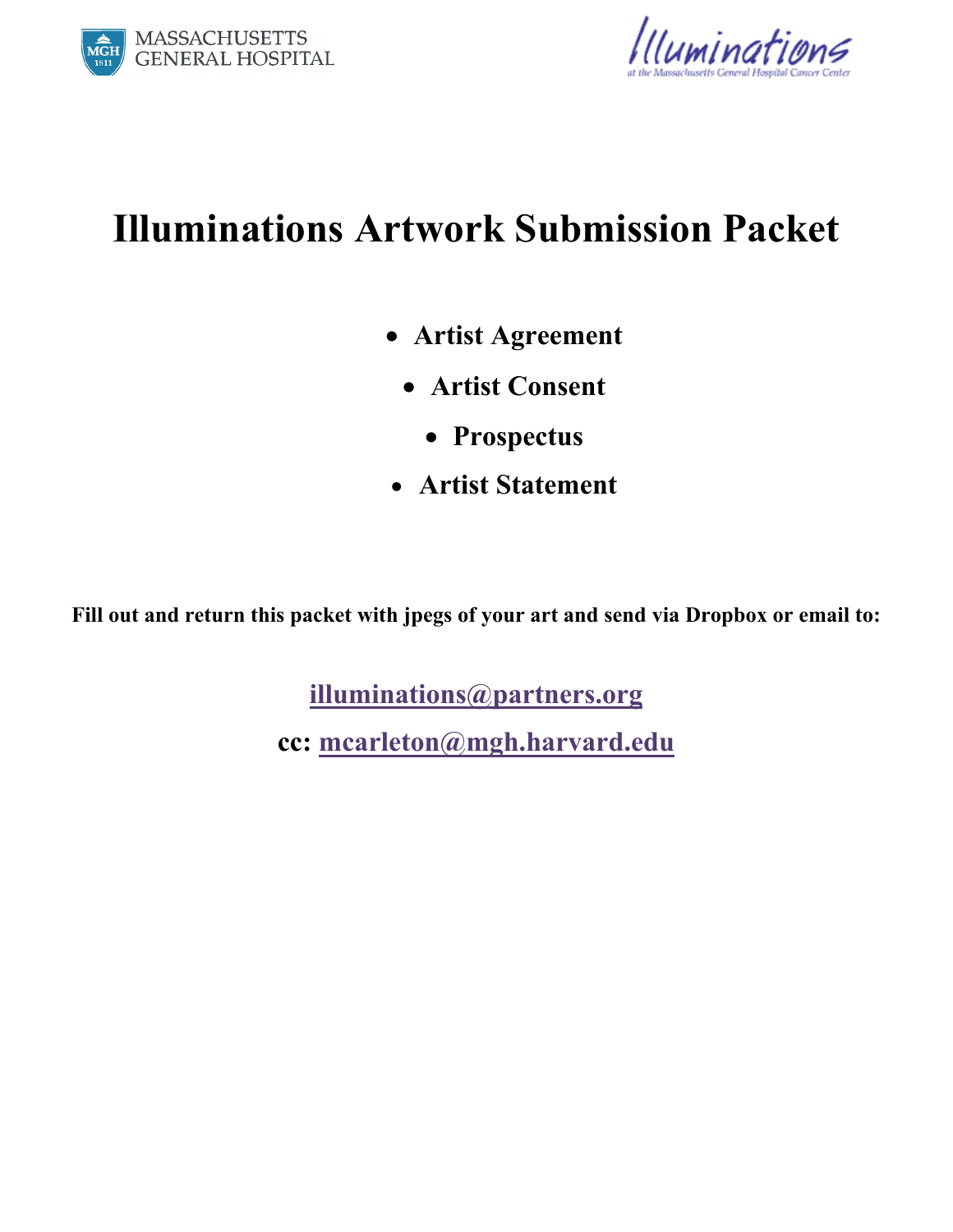



### **ARTIST AGREEMENT AND PARTICIPATION RESPONSIBILITIES**

This agreement outlines the responsibilities of the participating Artist and the MGH Cancer Center in regard to the Illuminations Program. As a participating Artist, please read this document and sign your initials on the lines to the left of the statements.

#### **FRAMING:**

- Artwork must be appropriately framed, by the Artist, including:
- i. A **wire backing** on the back of each piece to be exhibited, to accommodate the hospital hanging system.
- ii. With the safety of our patients and your work in mind, each piece must have a sturdy and professional frame to ensure that there is no risk of artwork falling off the walls; finished edges are acceptable for paintings on canvas.
- The Cancer Center does not assume liability for damage or loss nor will incur the cost of repairing or reframing artwork in the Illuminations exhibit.

#### **DELIVERY AND RETRIEVAL:**

- \_\_\_\_\_\_\_\_\_\_\_ The Artist is **fully** responsible for the delivery of his/her work **to** *and* **from** the Cancer Center.
	- The Cancer Center does not have storage capacity to save boxes or materials that artwork is delivered in. On the occasion when the Cancer Center agrees to ship artwork to an artist who doesn't reside in the New England area, the Cancer Center will not be liable for any damage or loss of the artwork.

#### **INSURANCE:**

- The Artist is **fully** responsible for any insurance of his/her work during transit, as well as before, during, and after the Illuminations exhibit.
	- While utmost care is given to all entries, the Cancer Center does not assume liability for damage or loss before, during or after the exhibition.

#### **DISPLAY LOCATIONS**:

\_\_\_\_\_\_\_\_\_\_\_ The Artist understands there is the potential for artwork to be displayed at the Cancer Center's Danvers, MA site, Concord, MA site, or the Boston, MA site.

By signing your initials above and your signature below, you agree to all of the terms and conditions listed on this agreement. A copy of this signed document will be kept on file at the Cancer Center.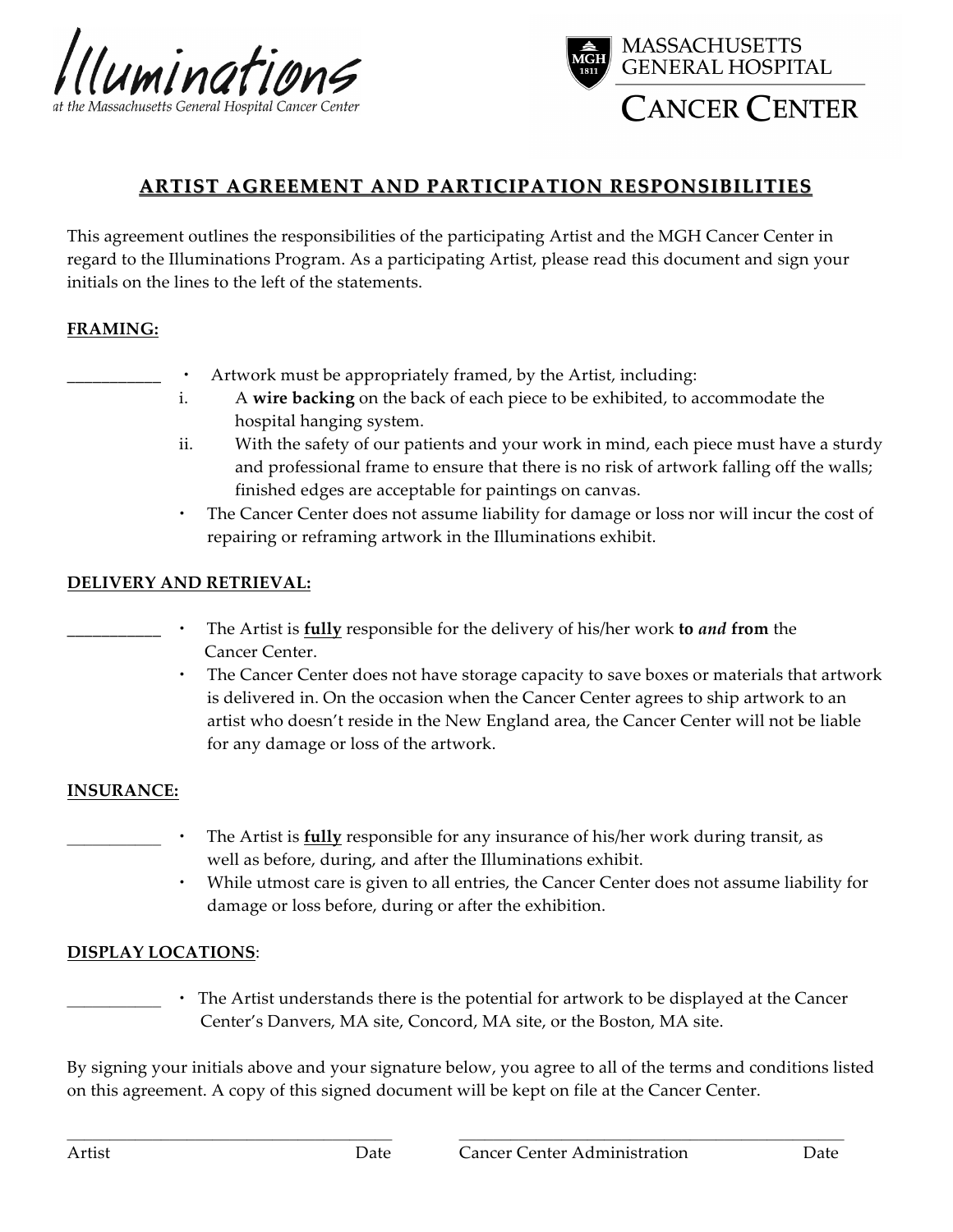

# **MASSACHUSETTS GENERAL HOSPITAL**

## **Consent Form**



### **Summary:** *This form says that you give your permission for the work mentioned above to be used royalty free in the format(s) listed above.*

In the interest of promoting the hospital and/or informing the public concerning activities at the hospital or for medical, educational, marketing, or scientific purposes, I consent to have my art work used in the following: audio recordings, the taking of motion pictures, videotape recording, or photographs, electronic images as indicated above authorize this under the following conditions:

- (1) The photographs, electronic images, motion pictures or recordings shall be used for publicity, education or science; such photographs and information relating to my case may be published and republished, exhibited either separately or in connection with each other, in a professional journals or medical book, used in the institution's internal or external website, or used for any other purpose deemed proper in the interest of medical education, knowledge, research or to promote activities at the hospital in the news media provided, however, that it is specifically understood that in any such publication or use, I shall not be identified by name without my consent below. I grant this consent as a voluntary contribution in the interest of medical education and knowledge, or to promote the hospital.
- (2) I waive all rights I may have to any claims for payment or royalties in connection with any exhibition, televising or other showing of these films, electronic images, tapes, or photographs, regardless or whether such exhibition, televising or other showing is under philanthropic, commercial, institutional, or private sponsorship, and irrespective of whether a fee of admission or film rental is charged.
- (3) I understand that photographs, electronic images, films or tapes may be edited, modified, or retouched for artistic purposes to withhold identity or for other graphic production reasons which may or may not be within the hospital's control.

(4) I consent to be identified in the film, Photography,

 (Insert "do" or "do not") videotape, or audio recordings.

Your Signature **Print Your Name** 

l,

j.

Witness Date Date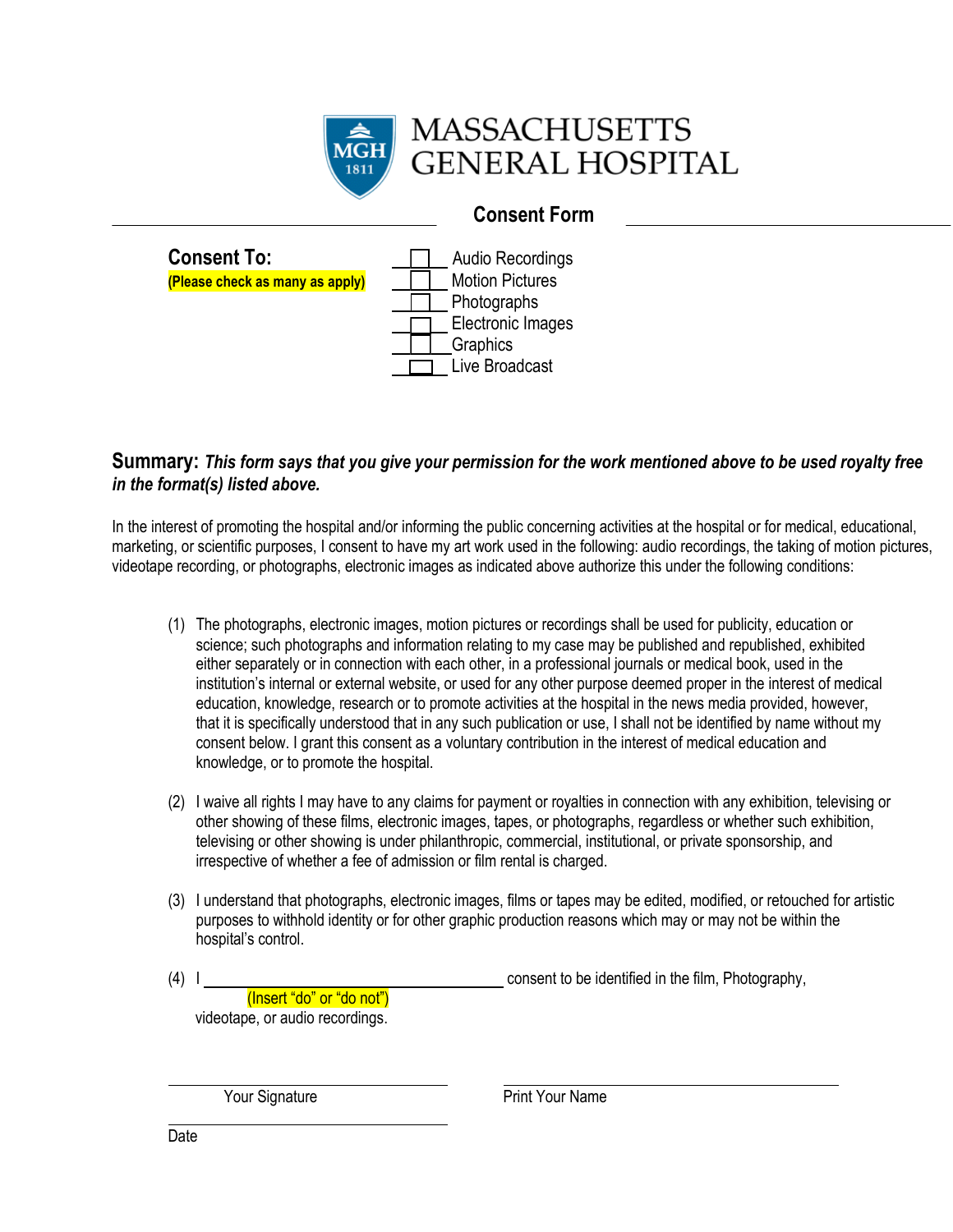



**Name: Email Address: Cell Phone Number: Postal Address:** 

Please complete the Entry Form as a word document. Do not use columns or an excel spreadsheet. Be sure you have saved the entry form to your computer prior to filling it out. Please include an artist's statement of 150 words or less and (optional) resume. Email to Illuminations@partners.org and cc: **mcarleton@mgh.harvard.edu**

- Please be sure the **image size** of each piece is at least 16" x 20" and no greater than 42" in height.
- Is artwork gallery wrapped? (check one) $\lfloor N \cdot e \rfloor$  No. If framed, please indicate both image size and (approximate) framed size for each piece submitted.

| NO.                                             | <b>TITLE</b>         | <b>MEDIUM</b>              | HxW of image/framed size of piece |
|-------------------------------------------------|----------------------|----------------------------|-----------------------------------|
| <b>Sample</b>                                   | <b>Marsh at Dawn</b> | <b>Digital Photography</b> | 16"x20" / 24"x30"                 |
| $\mathbf{1}$                                    |                      |                            |                                   |
| $\sqrt{2}$                                      |                      |                            |                                   |
| $\mathfrak{Z}$                                  |                      |                            |                                   |
| $\overline{4}$                                  |                      |                            |                                   |
| $\mathfrak{S}$                                  |                      |                            |                                   |
| $\sqrt{6}$                                      |                      |                            |                                   |
| $\boldsymbol{7}$                                |                      |                            |                                   |
| $8\,$                                           |                      |                            |                                   |
| 9                                               |                      |                            |                                   |
| $10\,$                                          |                      |                            |                                   |
| $11\,$                                          |                      |                            |                                   |
| $12\,$                                          |                      |                            |                                   |
| 13                                              |                      |                            |                                   |
| 14                                              |                      |                            |                                   |
| $15\,$                                          |                      |                            |                                   |
| $16\,$                                          |                      |                            |                                   |
| $17\,$                                          |                      |                            |                                   |
| $18\,$                                          |                      |                            |                                   |
| 19                                              |                      |                            |                                   |
| $20\,$                                          |                      |                            |                                   |
| Thank you for your submission to Illuminations! |                      |                            |                                   |